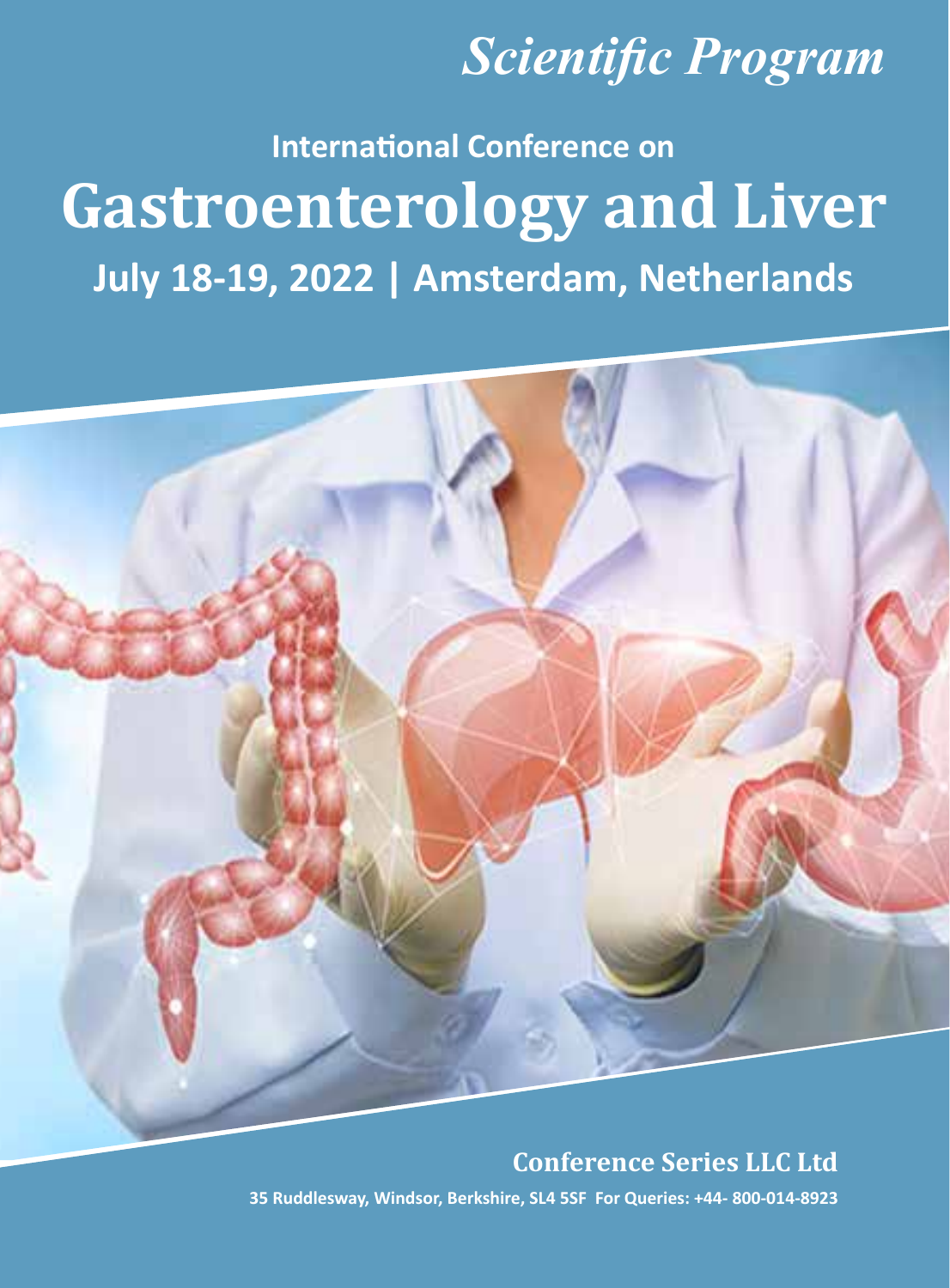## **Day 1 | July 18, 2022**

**Conference Hall – Cannes Room**

| 09:00-09:15                    | Registrations & Introduction                                                                                                                                                                                                                                                                                                                         |  |  |
|--------------------------------|------------------------------------------------------------------------------------------------------------------------------------------------------------------------------------------------------------------------------------------------------------------------------------------------------------------------------------------------------|--|--|
| 09:15-09:30                    | <b>Opening Ceremony</b>                                                                                                                                                                                                                                                                                                                              |  |  |
| 09:15-09:30                    | <b>Keynote Forum</b>                                                                                                                                                                                                                                                                                                                                 |  |  |
| 09:30-10:00                    | Title: Breast feeding in prevention of postpartum acute pancreatitis (AP). A<br>Sicilian population-based case-control study.<br>Alberto Maringhini, ARNAS Civico, Palermo, Italy                                                                                                                                                                    |  |  |
| 10:00-10:30                    | Title: Establishing techniques for processing and analyzing anal fistulas in<br>Corhn's disease patients via flow cytometry<br>Jacie Bissell, University of Seville, Seville, Spain                                                                                                                                                                  |  |  |
| <b>Group Photo 11:00-11:05</b> |                                                                                                                                                                                                                                                                                                                                                      |  |  |
| Panel<br><b>Discussion</b>     | Networking & Refreshment Break 11:05-11:20                                                                                                                                                                                                                                                                                                           |  |  |
| 11:00-11:30                    | Title: Use of indocyanine green fluorescence imaging in the extrahepatic biliary<br>tract surgery" and "Open abdomen and negative pressure wound therapy<br>for acute peritonitis especially in the presence of anastomoses and ostomies<br>Orestis loannidis, Department of Surgery, Medical School Aristotle University of<br>Thessaloniki, Greece |  |  |
|                                | <b>Workshop</b>                                                                                                                                                                                                                                                                                                                                      |  |  |
| 11:00-11:30                    | <b>Title: Pancreatic Diseases</b><br><b>Orestis Harle kjkj, Leading Through Connection, USA</b>                                                                                                                                                                                                                                                      |  |  |
| Panel<br><b>Discussion</b>     | <b>Lunch Break 13:05-14:05</b>                                                                                                                                                                                                                                                                                                                       |  |  |
| <b>Sessions</b>                | <b>Novel approaches in Gastroenterology and Liver Treatments</b><br>Chair: L Ari Kopolow, George Washington University School of Medicine, USA                                                                                                                                                                                                       |  |  |
| 14:05-14:35                    | Title: Assessment of the prevalence of intestinal parasitic infections and<br>associated habit and culture-related risk factors among primary schoolchildren<br>in Debre Berhan town, Northeast Ethiopia<br>Gedamu Gebreamlak, Private-Mentor, Debre Berhan University, Ethiopia                                                                     |  |  |
| 13:00-13:30                    | Title: Intestinal Parasite: Prevalence Of Intestinal Parasitic Infection, Parasitic<br><b>Infection In Pregnant Women</b><br>Celine omotola Ogunleye, Physician Specialist, Nigeria                                                                                                                                                                  |  |  |
| 13:30-14:00                    | <b>Title: Peptic Ulcer Disease</b><br>Frank Osei Kofi, V.N Karazin Medical National University, Ghana                                                                                                                                                                                                                                                |  |  |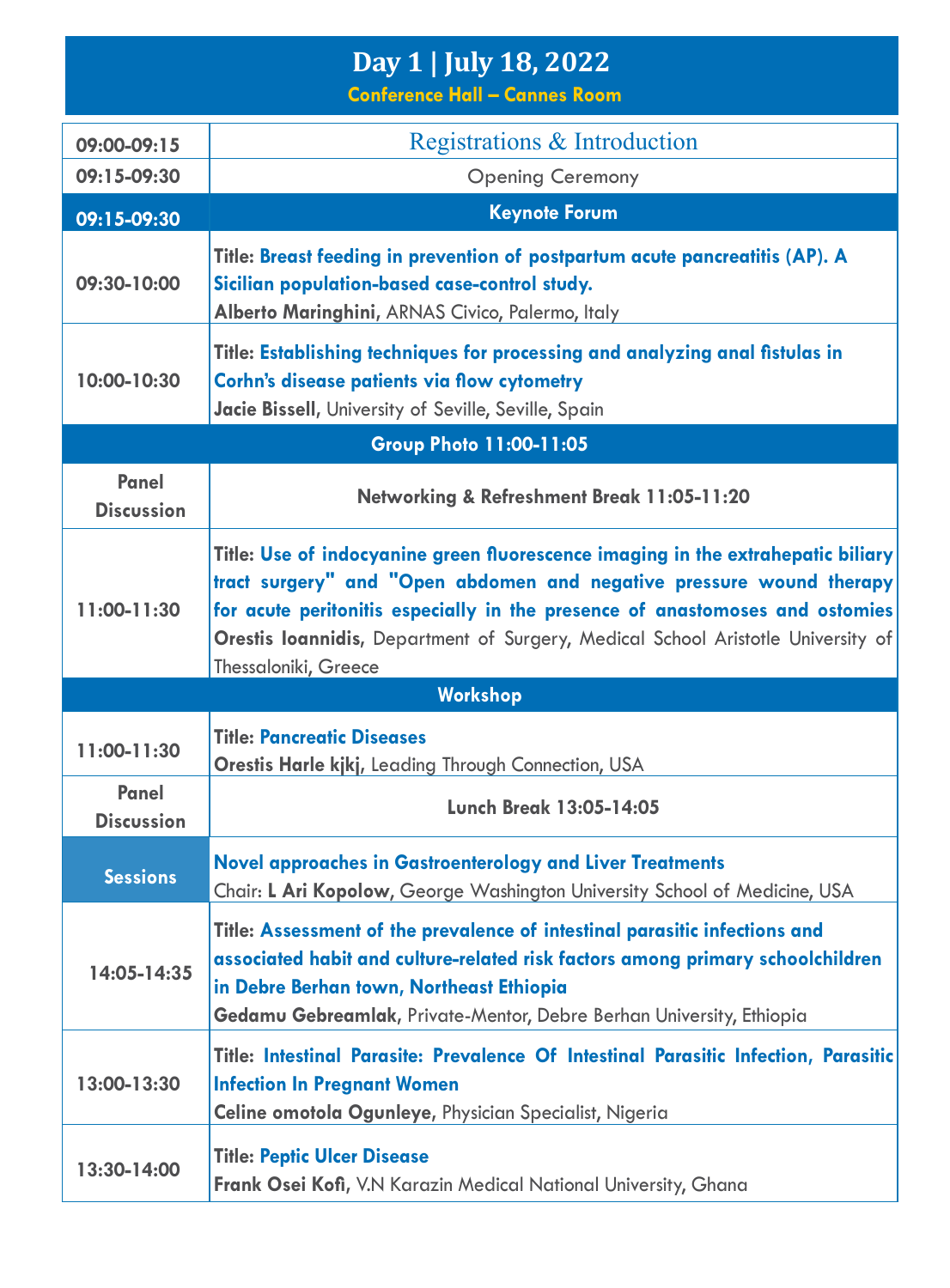| <b>Exhibitor Session</b>       |                                                                                                                                                                                                               |  |
|--------------------------------|---------------------------------------------------------------------------------------------------------------------------------------------------------------------------------------------------------------|--|
| 15:35-16:05                    | Laura Johnson, USA                                                                                                                                                                                            |  |
| Panel<br><b>Discussion</b>     | Networking & Refreshment 16:05-16:20                                                                                                                                                                          |  |
| <b>Young Researchers Forum</b> |                                                                                                                                                                                                               |  |
| 15:35-16:05                    | Title: Lymecycline Associated Drug Induced Autoimmune Hepatitis (DIAIH)<br>Siva Selven, Queen Elizabeth Hospital , Kingslynn, United Kingdom                                                                  |  |
| 15:35-16:05                    | Title: How effective is the use of the elemental diet compared to<br>corticosteroid therapy in the management of crohn's disease?<br><b>Salaam Motin, Norwich medical school, United Kingdom</b>              |  |
| 15:35-16:05                    | Title: Difference in unpalatable meal contents between patients<br>who underwent gastrostomy due to surgical procedure<br>Megumi Kitagawa, Kobe University Graduate School of Health Sciences, Kobe,<br>Japan |  |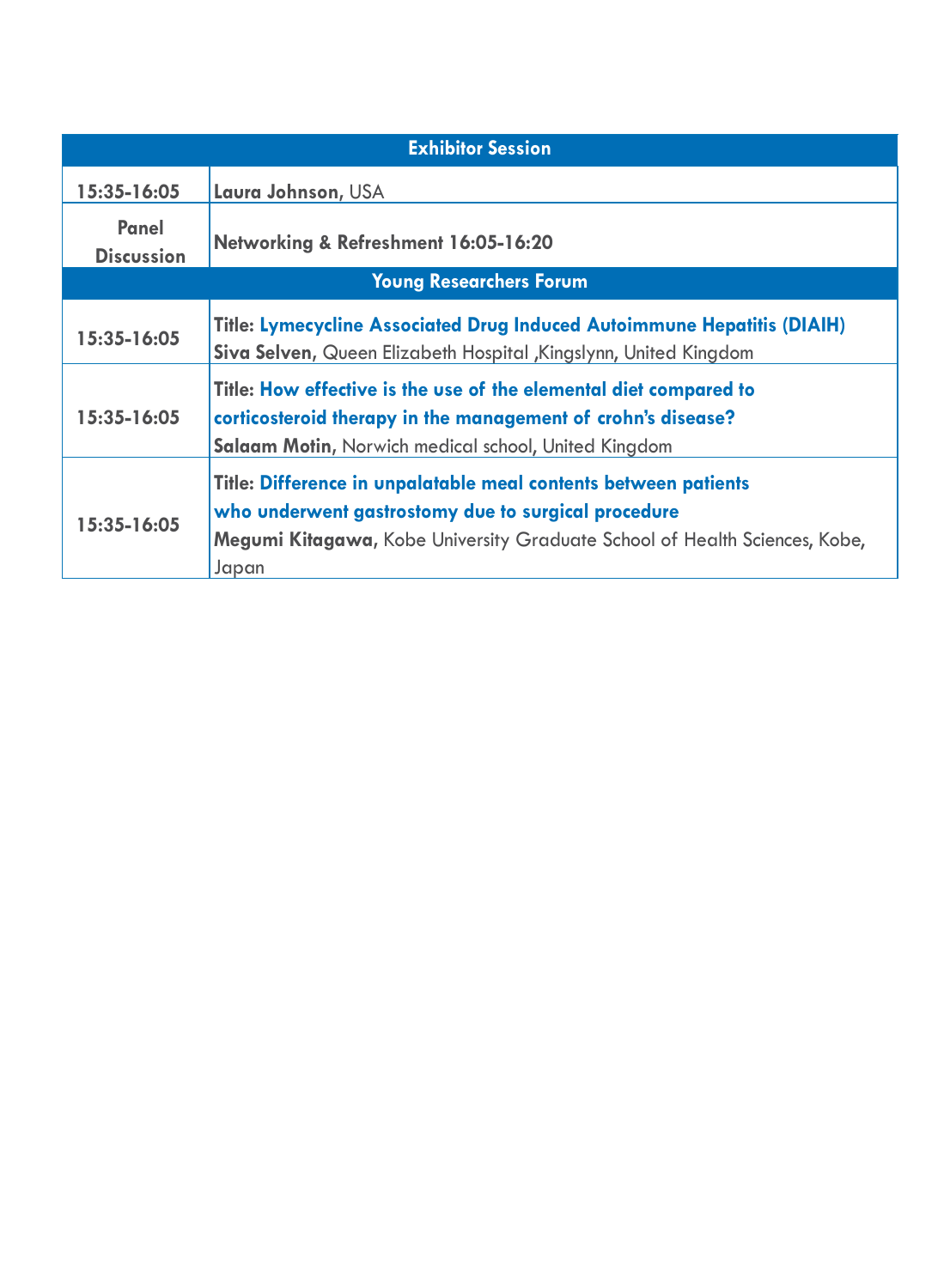## **Day 2 | July 19, 2022**

**Conference Hall – Cannes Room**

| <b>Keynote Forum</b>       |                                                                                                                                                                                                                                                                                                |  |
|----------------------------|------------------------------------------------------------------------------------------------------------------------------------------------------------------------------------------------------------------------------------------------------------------------------------------------|--|
| 09:30-10:15                | Title: Title: Altered microbiota via gastrostomy: a potential to cause colitis-<br>associated carcinoma(CAC)?                                                                                                                                                                                  |  |
|                            | Tanvish Nitin Manwatkar, David Tvildiani Medical University, Tbilisi, Georgia                                                                                                                                                                                                                  |  |
| $10:15-11:00$              | Title: The management of lactose intolerance<br>Roxana Elena, 60, Grigore Alexandrescu street, Romania                                                                                                                                                                                         |  |
| Panel<br><b>Discussion</b> | Networking & Refreshment Break 11:00-11:15                                                                                                                                                                                                                                                     |  |
| <b>Sessions</b>            | <b>Novel approaches in Gastroenterology and Liver Treatments</b><br>Chair: L Ari Kopolow, George Washington University School of Medicine, USA                                                                                                                                                 |  |
| $11:15-11:45$              | Title: In adult patients with recurrent or refractory C.difficile infection, does fecal<br>microbiota transplantation have better clinical remission of diarrhea compared to<br>antibiotic therapy?<br>Jing Yi, University of Texas Medical Branch, Galveston, United States                   |  |
| $11:45-12:15$              | Title: Update on the diagnosis and treatment of pancreatic exocrine insufficiency<br>Vivian Florio Martin, Gastrica Usuy Medical Center and Dagostin Medical Center,<br>88037400, Florianópolis-Brazil                                                                                         |  |
| $12:15 - 12:45$            | Title: Utility of endoscopic ultrasound in the management of gastrointestinal<br>tract related diseases: Experience from a tertiary care center in Karachi<br>Dr. Abbas Ali Tasneem, Pakistan                                                                                                  |  |
| $12:45-13:15$              | Title: Incidence and diagnosis of Ampullary carcinoma in Dhulikhel Hospital<br>Dr. Binod Dhakal, Dhakal Binod, MD, Dhulikhel Hospital, Nepal                                                                                                                                                   |  |
|                            | <b>*** Slots Available***</b>                                                                                                                                                                                                                                                                  |  |
| Panel<br><b>Discussion</b> | <b>Lunch Break 13:15-14:15</b>                                                                                                                                                                                                                                                                 |  |
| 14:15-14:45                | Title: UThe importance of making friendly environment by radiographer during<br>radiology procedure for Gastrointestinal Oncology Pediatric patient aged<br>between 7 - 10 years old in purpose of reduction radiation dose to the patient.<br>Hissa Mohammed, Radiology Technologist, Qatar   |  |
| 14:15-14:45                | Title: UThe importance of making friendly environment by radiographer during<br>radiology procedure for Gastrointestinal Oncology Pediatric patient aged<br>between $7 - 10$ years old in purpose of reduction radiation dose to the patient.<br>Hissa Mohammed, Radiology Technologist, Qatar |  |